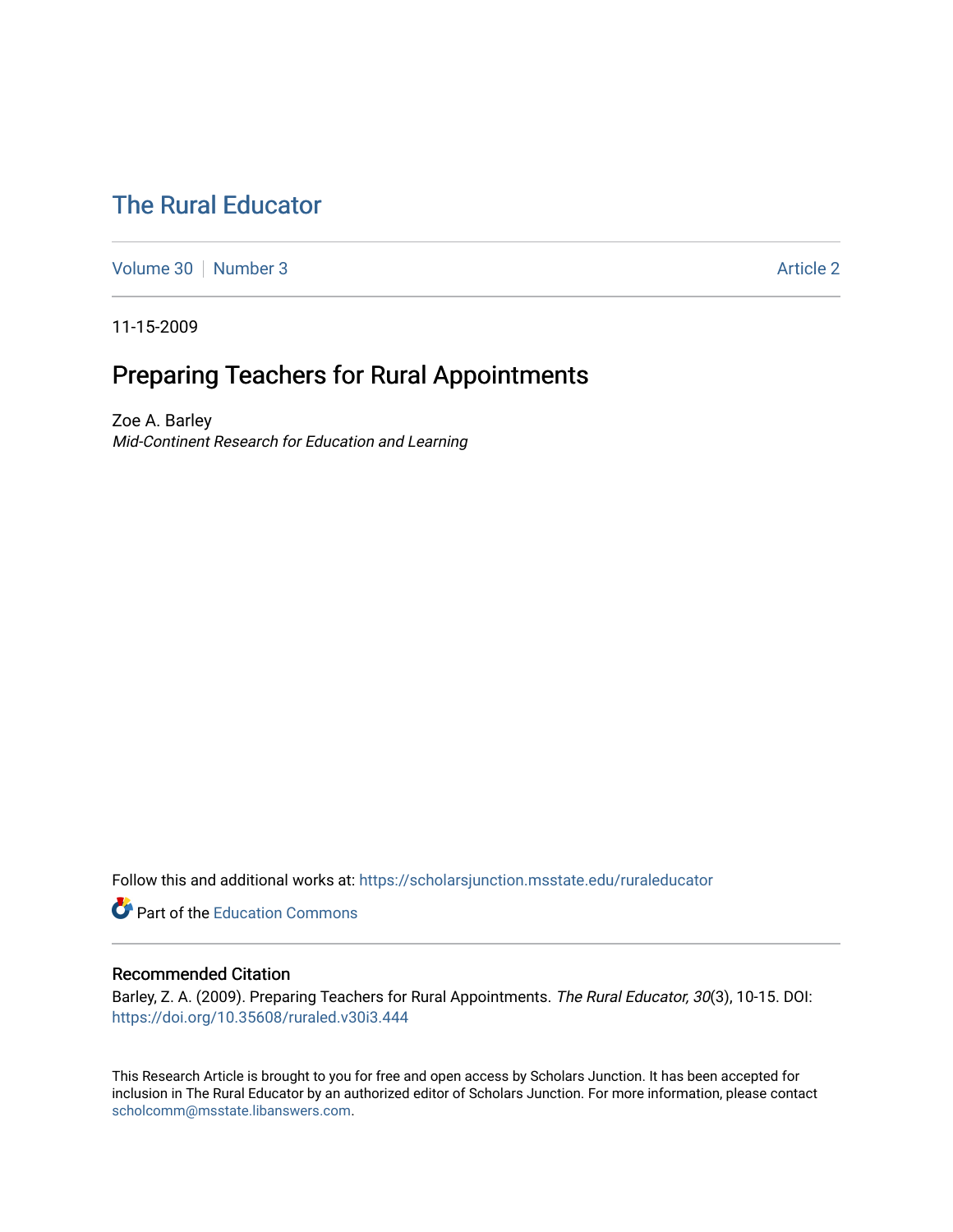# **Preparing Teachers for Rural Appointments: Lessons from the Mid-continent**

## **Zoe A. Barley**

*Mid-Continent Research for Education and Learning (McREL)* 

*Rural schools face difficulties recruiting or retaining qualified teachers. Prospective teachers need help better understanding the nature of rural teaching. Despite many pluses, collegial isolation, low salaries, multiple grade or subject teaching assignments, and lack of familiarity with rural schools and communities are challenges to new teachers in rural schools. This study examined nine mid-continent institutions for five components identified as preparing and retaining teachers to teach in rural schools. From the 120 teacher preparation institutions in the mid-continent, 17 confirmed the existence of a rural program emphasis. Nine of the 17 had three or more rural programs. Three of the nine programs offered options for teachers to receive multiple certifications. As to access, seven of the nine programs offered online courses and four offered courses at more accessible community college campuses. Four of the nine recruited students from rural communities and two programs actively sought student teaching placements in rural schools.*

#### **The Conditions of Rural Teaching**

Rural schools have difficulty recruiting and retaining new teachers<sup>1</sup>, not just as a result of the No Child Left Behind Act's (No Child Left Behind Act, 2002) highly qualified teacher requirements, but also because of teaching conditions unique to rural schools (Monk, 2007). The teachers rural schools recruit must be prepared for the conditions of rural teaching. They not only must have the credentials they need, but they should also be aware of the nature of small schools in small communities. This article provides an overview of the nature of these conditions as background to what teacher preparation programs could consider to prepare teachers for rural schools. The article also shares what teacher preparation programs in seven states in the mid-continent are currently doing to prepare highly qualified teachers to teach in rural schools. Rural conditions can vary greatly across settings. And varying economic conditions can make a major difference from one rural community to the next. While there are many positive aspects of rural teaching such as small class sizes and a closer relationship with parents, we focus on the difficulties to better understand what teacher preparation institutions might do to prepare their graduates for rural teaching. One way to identify potentially problematic rural teaching conditions is to examine teacher turnover. A Canadian study (Murphy & Angelski, 1996/97) sought, in an exploratory inquiry, to understand rural teacher mobility in British Columbia. They surveyed teachers who had terminated their contracts at their own discretion within a single rural district. Teachers indicated that the community's isolation, its distance from family and friends, and the costs of travel to larger communities with shopping opportunities

influenced their decision to stay or leave the rural district. Factors under the control of school administration—such as class size, salary, and supervision—were not viewed as issues. The authors concluded that individuals recruited to teach in a rural district would need to find rural life appealing in order to stay because the factors that influenced teacher satisfaction were community factors, not factors under the control of the school.

The nature of teaching can be different in rural areas than in suburban or urban areas. Because of the small size of rural districts and schools, teachers often need to teach multiple subjects and possibly multiple grades, sometimes in multigrade, mixed-age classrooms. Barrow and Burchett (2000) reported that 49% of rural science teachers in their study had more than four daily preparations. In some rural areas teachers also need to be prepared to teach students with a wide variety of skill levels in the same classroom (such as mainstreamed special education students and English language learners).

#### *Filling Vacancies in Rural Schools*

Rural schools reported at a higher rate (at least 4% higher than city, suburban, or town schools) either that it was very difficult or that they were unable to fill vacancies for 4 of 12 teaching areas surveyed, with English as a second language (42.3% reported) and foreign languages (48.7% reported) as the most difficult (Strizek, Pittsonberger, Riodan, Lyter, & Orlofsky, 2006, revised June 2007, Table 16, p. 43). The differences between rural and non-rural schools are not significant; however, these difficulties can be daunting when the position to be filled may be the only teacher with that specialty in a small rural school.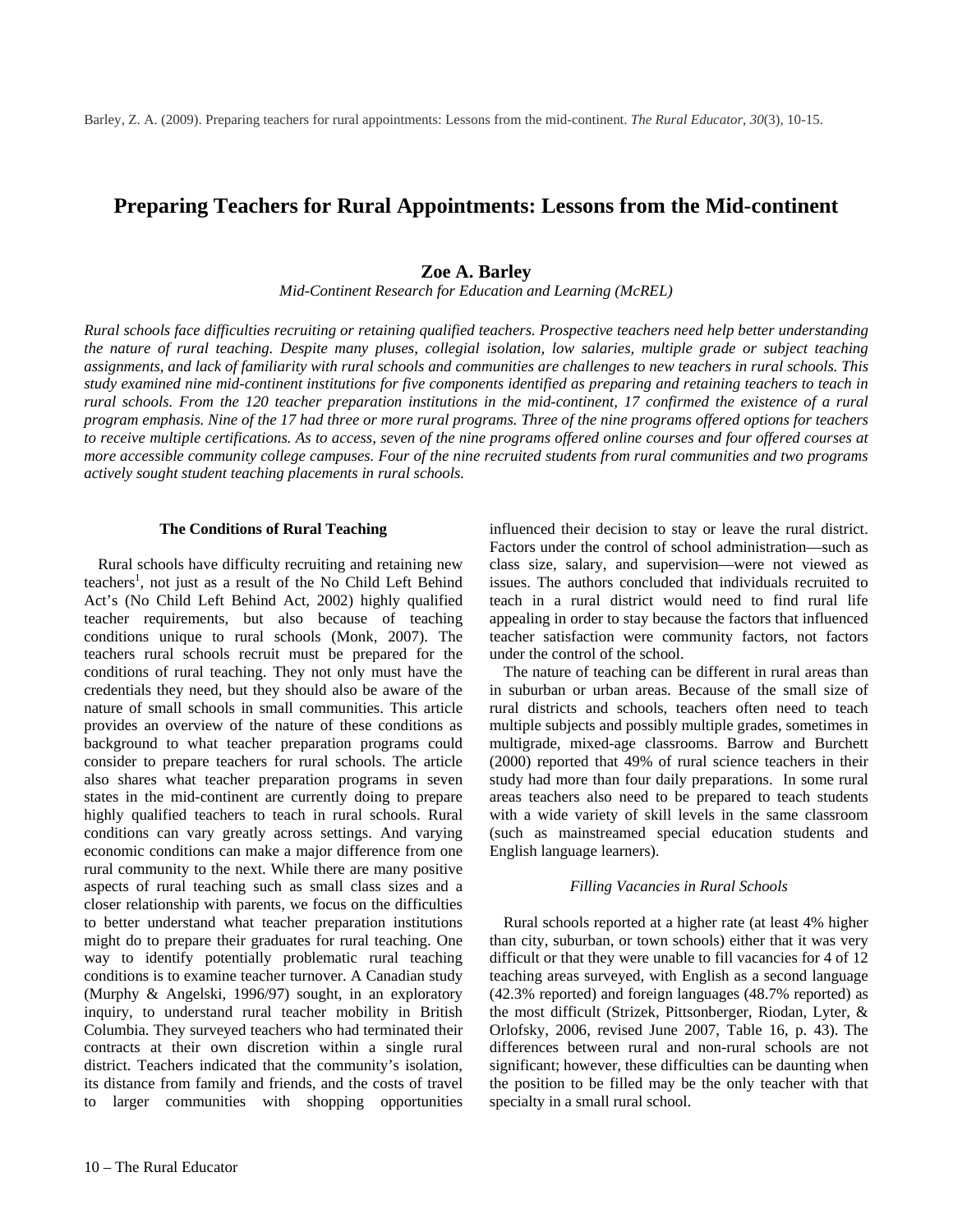Strizek, Pittonsberger, Riodan, Lyter and Orlofsky (2006, revised 2007) report that rural schools are slightly more likely than other communities to deal with vacancies by canceling courses (4.1 % of rural schools vs. 2.5% of urban fringe/large town and 3.4% central city) or by assigning an administrator or counselor to teach courses (3.4% vs. 1.5% of urban fringe and 2.1% of central city. Rural schools also hired less-than-qualified teachers more often (17.6 %) than urban fringe schools (14.4 %) but less often than central city (19.2 %). Fortunately, rural districts, except in small schools, have a lower turnover rate. But finding qualified teachers to fill vacancies remains a problem.

#### *Preparing to Teach in Rural Schools*

Rural educators have long been asking for special preparation for new teachers to teach in rural schools. Barker and Beckner (1985) conducted a survey of 473 fouryear public colleges and universities with teacher training programs about their program's emphases. The five areas relevant to rural schools they identified are shown in Table 1 in the first column. For this study, the second and fifth areas have been combined under the heading Courses Focused on Rural Conditions. The areas of Being Prepared in Two or More Content Areas and Offering Student Teaching in Rural Schools as identified by Barker and Bekner (1985) have also been included.

#### **Table 1**

*Areas of emphasis in teacher preparation programs with a role in rural education* 

| Area addressed in<br>teacher preparation<br>programs                       | <b>Institutions reporting</b><br>considerable or great<br>emphasis (percent) | Role in rural or all<br>schools | As identified in this study                               |
|----------------------------------------------------------------------------|------------------------------------------------------------------------------|---------------------------------|-----------------------------------------------------------|
| 1. Being prepared in<br>two or more content<br>areas                       | 67.4                                                                         | More often in rural schools     | Options for obtaining multiple-<br>subject certifications |
| 2. Offering special<br>courses related to rural<br>teaching                | 13.0                                                                         | Uniquely rural                  | Courses focused on rural issues                           |
| 3. Offering practicum<br>or student teaching in a<br>rural setting         | 28.7                                                                         | Uniquely rural                  | Practice teaching placements in<br>rural areas            |
| 4. Training in teaching<br>two or more grade<br>levels in the same room    | 16.5                                                                         | More often in rural schools     | (not included)                                            |
| 5. Training that helps<br>teachers understand the<br>role of the community | 64.9                                                                         | More often in rural schools     | Also: courses focused in rural<br>areas                   |

Oeschlager (1979) surveyed a random sample of rural high school principals. Two-thirds indicated that teachers should have the following experiences to prepare them for the dynamics of life in rural communities: developing and adapting curriculum to the needs of students in rural communities, creating self-directed professional development practices, using a variety of resources and technology to reduce the barriers of isolation, and functioning effectively in community service areas other than teaching. Barker and Beckner (1987) and Monk (2007) saw the need for improving the incorporation of rural teaching into teacher preparation programs. Monk (2007) suggested a "grow your own" strategy, where teacher preparation programs recruit prospective teachers from rural areas, and in some cases make course arrangements to allow them to stay in their area while they pursue their education. Thus, in this study, two new components have been added, Access to Coursework for Current and Prospective Rural Teachers and Recruitment of People Living in Rural Areas for a total of five areas.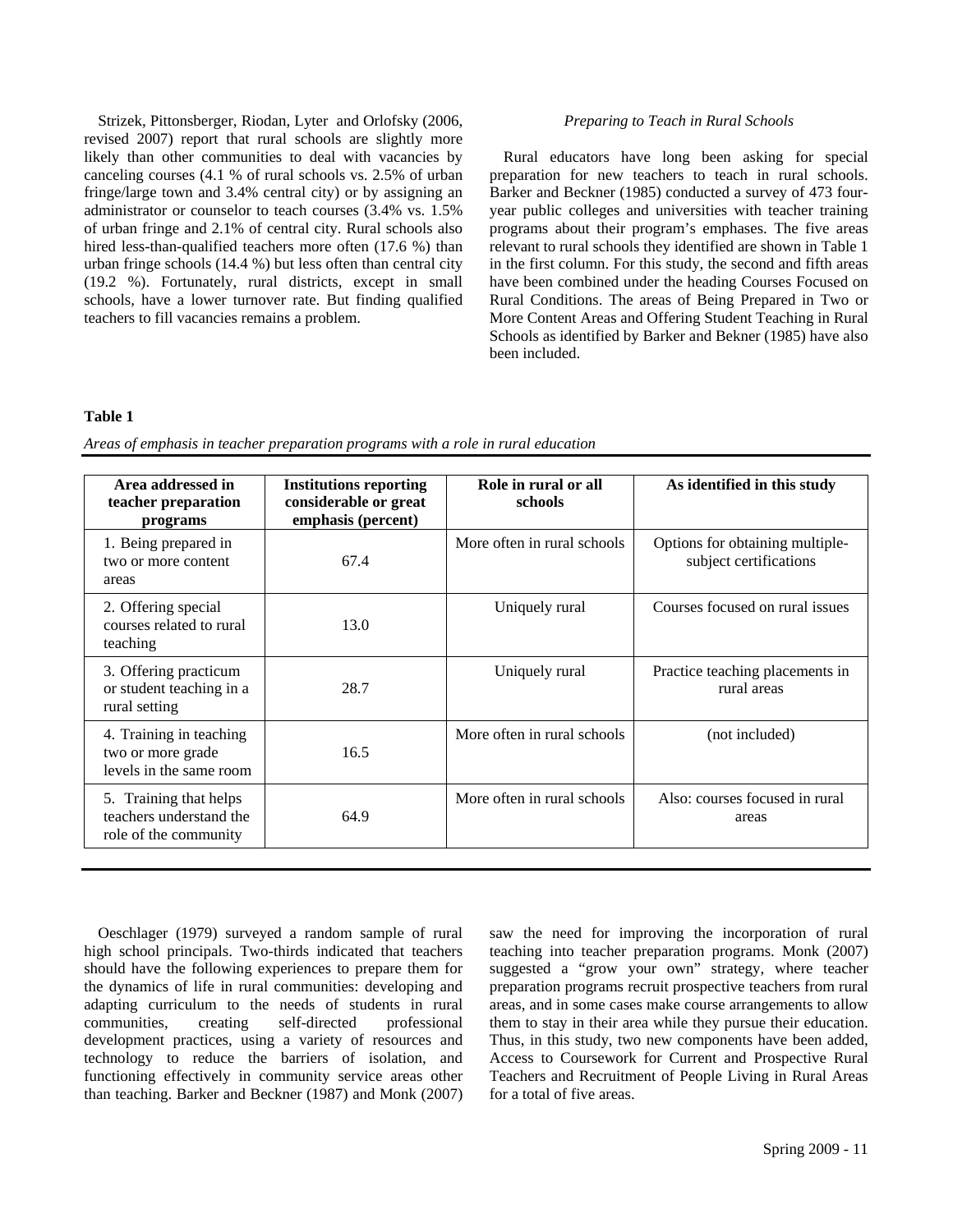#### **Methodology**

Publicly available materials were gathered from web sites of the 120 mid-continent teacher preparation institutions. Twenty-eight institutions were selected based on information indicating that their teacher education program addressed teacher preparation for rural schools. A phone call to the education department of each institution found that a rural component could not be confirmed in 11 of the 28 selected institutions and of the remaining 17 programs, only nine were found to have three or more of the five rural program components. Descriptive information on these nine was gathered through in-depth telephone interviews with knowledgeable respondents<sup>2</sup>.

#### *Teacher Preparation Program Components*

This section describes the five components as they  $occurred$  in the nine institutions. $3$  Using pseudonyms, there are two colleges (A & B) and seven universities (A through G).

#### *Courses Focused on Rural Conditions*

Although Barker and Beckner (1985) indicate that offering courses focused on rural issues could promote an interest in teaching in rural areas, rural coursework was not commonly used to prepare candidates for rural teaching. The primary reason appears to be that many of the institutions are in areas that recruit students already familiar with rural life.

There were a few reported "rural courses," but generally these were in other departments of the university and were not required of teaching candidates. University G offered Sociology of Rural Life for any interested student, and several institutions indicated that rural issues are addressed within their education courses.

#### *Being Prepared in Two or More Content Areas*

Prospective rural teachers and those already teaching in rural schools might not be fully qualified for all the subjects they teach as defined by the No Child Left Behind Act, yet they will likely find obtaining needed qualifications difficult. Geographic isolation of rural settings presents a special challenge for teachers already in rural schools. For prospective teachers each of the three programs described in this section has a slightly different approach to offering ways to obtain multiple certifications. One institution focuses on both current and prospective teachers. The other two provide opportunities for prospective teachers only.

At College A, *Partnering Across Regions to Nurture Equity and Relevance* (PARTNERS) prepares in-service teachers for dual endorsements in special education and literacy, language, and culture. This master's level, grantfunded program has trained 60 teachers between 2003 and 2007. It uses both distance learning technology and onsite classes on weekends so that teachers can continue to live in rural communities while obtaining their degree. College A also encourages undergraduates seeking a license in a secondary education content area to look into an additional endorsement, especially in such shortage areas as social studies, math, science, and special education.

University A allows prospective teachers with majors in content-shortage areas to work for school districts while completing their certification requirements. This includes only secondary-level content areas for which endorsements are available to undergraduates.

A respondent from University B reported that the university has "streamlined the program in order to make it easier to get a double major." He noted that about 80 % of students accepted to the teacher education program now seek a double major. "This really speaks to the rural mentality," he noted, because "schools need teachers to do more than one thing." The teacher education program also offers a broad field endorsement, in contrast to a content area endorsement. For example, an endorsement in the broader field of social studies offers more flexibility than an endorsement in a more specific area within that field.

#### *Offering Student Teaching in Rural Schools*

Several of these programs require preservice teachers to carry out a practice-teaching placement in a rural school. Three programs explicitly seek opportunities to expose their student-teachers to rural teaching. Other institutions do not deliberately assign student-teachers to rural schools, but these experiences are available through partnerships with a variety of schools. The teacher education programs often are heavily field-based, and the institutions have relationships with both urban and rural schools. Undergraduates in these programs typically have three or four field placements and practica, including student teaching, some in rural schools.

University A, which provides placements mainly in urban settings also partners with rural school districts. A respondent estimated that approximately 40 % of elementary education majors in the university's campusbased program rotate through a rural school at some point. All students in its *Partners in Education* initiative, an undergraduate program in which prospective teachers take classes at a community college partner campus, satisfy the student teaching requirement in a rural school.

 University E emphasizes diverse practice-teaching placements. According to respondents, the teacher education program requires undergraduate students to gain experience in both a large and small district. The location of the university ensures that one of these placements will occur in a rural school.

A respondent from University F said, "By virtue of our location, placements are primarily in rural areas. Right now we have 124 student teachers, half elementary and half secondary. Only 12 of the 124 are not in rural areas."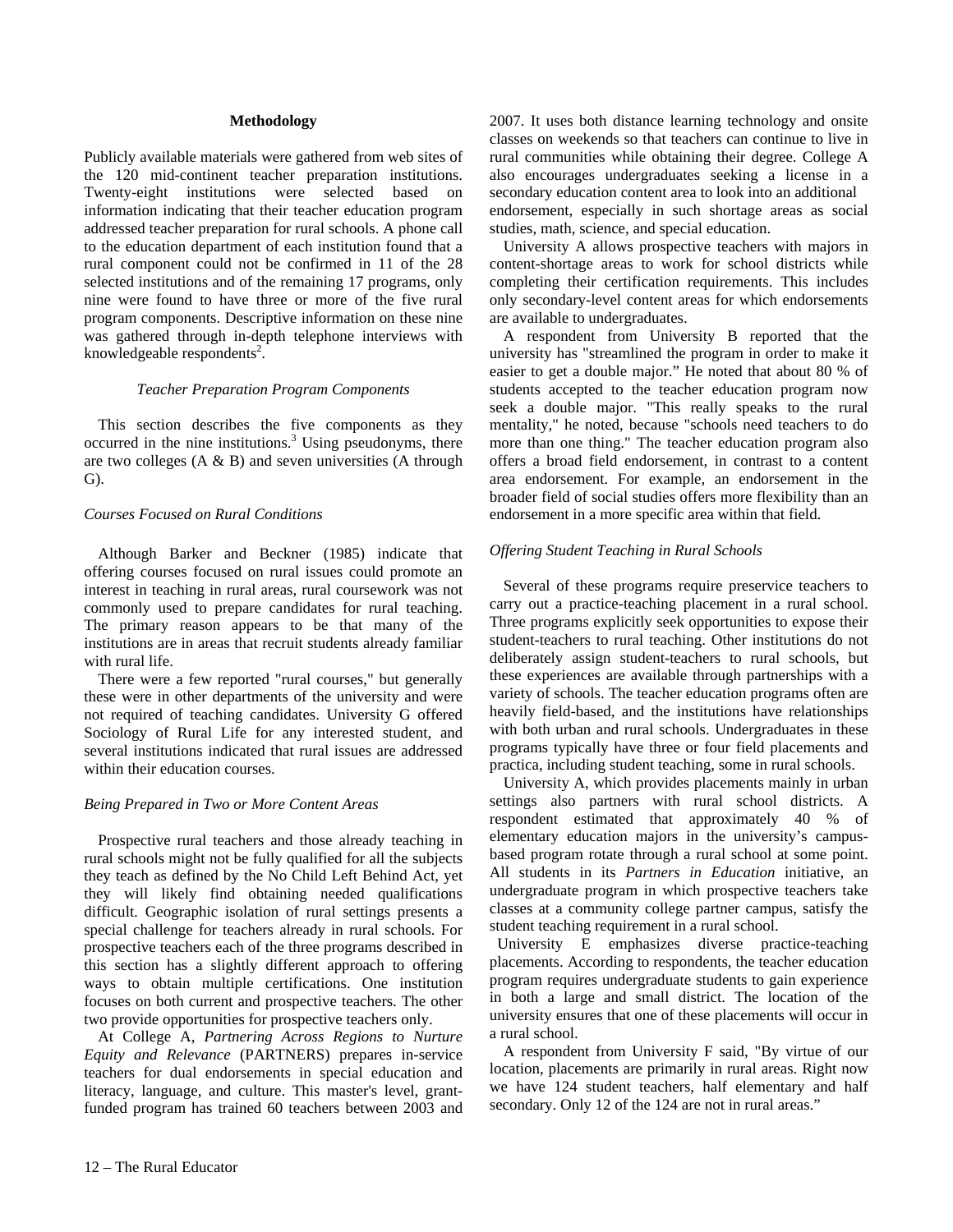### *Access to Coursework for Current and Prospective Rural Teachers*

Online coursework is an important part of programs that provides access to current and prospective educators living in rural communities. Rural teachers who are not fully qualified who wish to continue to live and work in their rural communities need access to professional development programs to meet the highly qualified teacher provision of the No Child Left Behind Act. Seven of the nine institutions use online courses. In addition, courses offered at community colleges or on satellite campuses bring opportunities closer to rural areas. Four of the nine programs work with community colleges to improve access to coursework.

College A has the only *Rural Education Access Program* (REAP) that has continued to operate beyond the end of its state-funded grant. Participants receive an associate's degree at a junior or community college and then transfer to College A for their final two years of coursework and practice-teaching. A cadre of experienced adjunct faculty delivers instruction onsite at the two-year colleges. Eliminating the need to travel to the College A campus substantially eases entry into the profession for residents in these areas. REAP graduates receive a bachelor's in interdisciplinary studies, with state licensure in elementary education. The program emphasizes literacy. Since 2000 the program has awarded degrees to about 250 individuals. College A's *Elementary Education Teacher Preparation Program*, a smaller program with a structure and requirements identical to those of REAP, is a partnership among the College, a community college, and a county school system.

University A offers the *Preparing Educators Together* program, developed in response to rural school district requests for assistance in addressing teacher shortages. It allows students to pursue an elementary education degree and teaching license by taking university coursework on two campuses of a local community college. Improving access to teacher education by eliminating the barrier posed by a long commute, the program offers the one affordable option for a teaching degree in that part of the country. Participants first obtain an associate's degree from a nearby college and then take university core classes at the nearby campus for next three semesters. University A presents courses on one campus, and interactive television technology allows students to participate at a second campus. Graduates receive a bachelor's in education from the university and are licensed to teach preK–6.

University C partners with community colleges, thereby allowing them to offer an associate's degree in teacher education. Students can then transfer to the university as juniors. In addition, the Extended Studies Department has courses almost entirely conducted at a distance. Other "blended" classes combine distance and campus classes and activities. Prospective teachers also have access to

university programs through satellite campuses, including one located in a very rural part of the state.

### *Recruitment of Prospective Teachers in Rural Areas*

Rural recruitment is one way to identify and enroll prospective teachers from rural areas in teacher preparation programs. The idea behind this approach is that teachers recruited from rural areas will be more likely to return to a rural area. Four of the nine institutions offer such programs, sometimes tailored to specific regional needs.

University D has had a program for American Indian students since 1999, graduating 19 educators as of 2007 who are working in their rural American Indian communities. It has also developed a program to recruit minority and bilingual paraprofessionals and enroll them in English as a second language programs.

The university operates the *Indigenous Roots Teacher Education Program*, funded through a \$750,000 grant from the U.S. Department of Education, to produce 12–15 certified elementary school teachers to teach in American Indian schools. The program targets American Indian paraprofessionals and other American Indians with experience working with children. Participants must have an associate's degree, though the program allows exceptions. The new instructors are trained to develop curricula that integrate native language and culture, in an attempt to engage students more fully. The hope is to develop role models who will improve students' academic success and motivate them to stay in school. An underlying goal is strengthening the education system in Native communities. Partners in this effort include Native schools in four communities.

*Indigenous Roots* allows prospective teachers to remain in their communities. There is a core set of classes, though the program is tailored to the individual, where students can take classes at two nearby tribal community colleges. Participants receive stipends, money for books, access to computer labs, and tuition is waived. They work with cooperating teachers and site coordinators who provide mentoring throughout the program. Graduates receive a B.S. in elementary education, with endorsements in K–8 elementary and K–12 English as a second language. They receive assistance in securing their teaching licenses and induction services that include ongoing mentoring. The program builds on the success of an earlier initiative, the *Native American Career Ladder*, whose 19 graduates now serve as classroom teachers or in other leadership roles in their schools and communities.

University D developed the *Para-Educator Career Ladder* project in 2003. It addresses the difficulties facing rural school districts in identifying minority and bilingual teachers by training and granting degrees to paraprofessionals in rural schools. University D's Department of Teaching, Learning, and Teacher Education formed a consortium with several partners, including two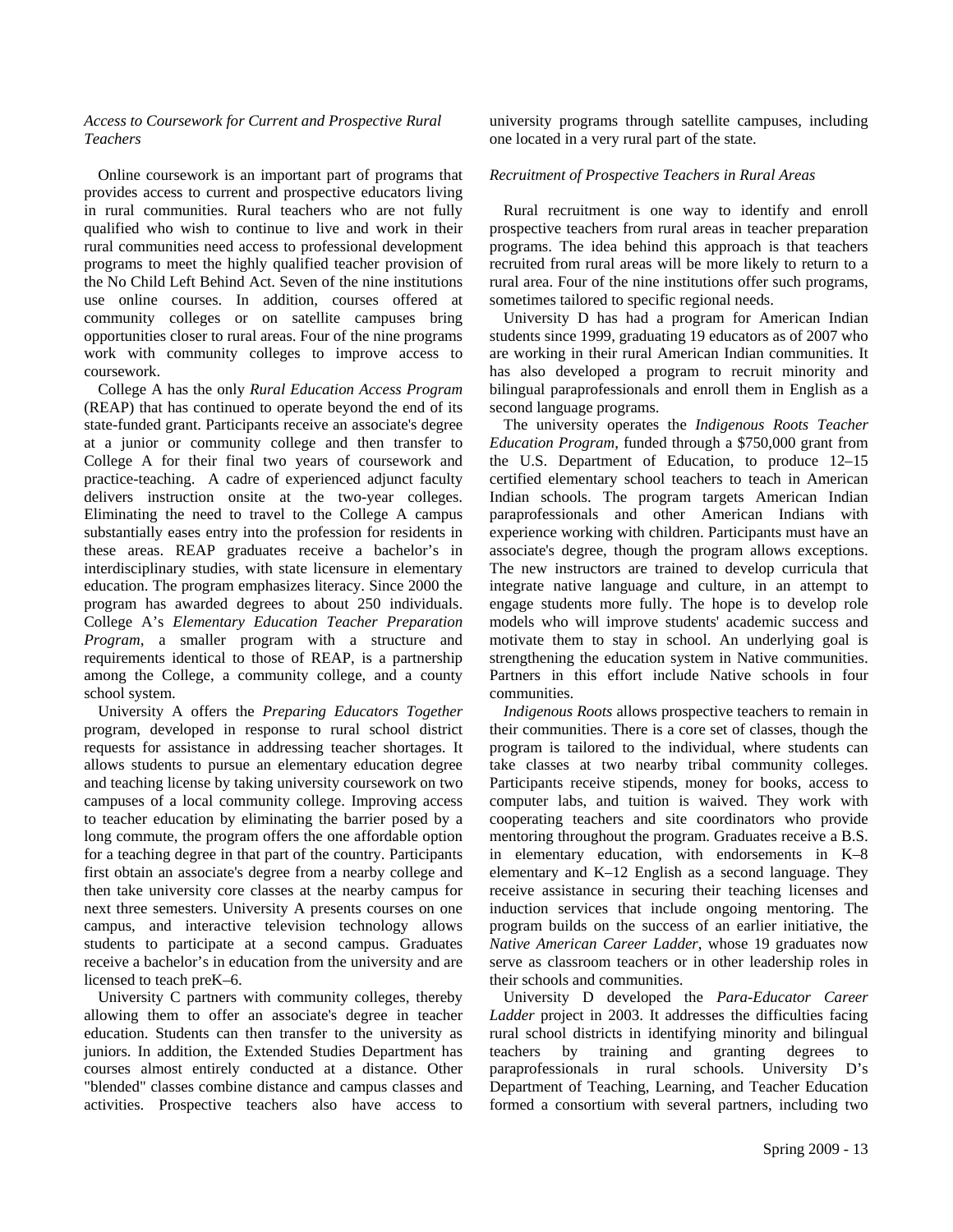community colleges and a state college, to train 30 paraprofessionals. Most of the basic education courses are taken at the community colleges, delivered to participants in their communities, primarily through two-way interactive and other distance education systems, with additional faceto-face sessions each semester. The elementary school paraeducators work with a mentor teacher in their home districts beginning in their sophomore year. The first group of participants did their student teaching in fall 2007. Eleven of the participants are expected to graduate with a bachelor's degree in elementary education and a supplemental endorsement in English as a second language.

University C uses alternative certification to address teacher recruitment and retention in rural areas. College graduates with the appropriate level of content knowledge can complete required teacher education courses while teaching full time. Faculty meet with candidates to ensure that content area requirements are mastered and then guide participants as they complete a sequence of online courses to satisfy state certification requirements. In 2007, 170 participants were seeking alternative certification, with the highest number of alternative certifications in special education. A respondent pointed out that "rural districts have trouble recruiting and keeping teachers. If you can find a local person with some content specialty and hire them . . . [they] are more likely to stay in their hometown. [This may be] more successful than trying to recruit and retain others who are not from the area."

University B offers post-baccalaureate teacher certification that "really meets a need for rural schools," according to one administrator. The program coordinator added that "[t]he program is ideal for people who want to keep their day jobs while earning a teaching certificate." Candidates with a baccalaureate submit their transcripts for a review of content area coursework. (Gaps in content area coursework must be filled.) The program was created by condensing the institution's teacher education courses and creating three sequential 6-hour online classes. After completing the third class, candidates do their student teaching. The program, which takes a minimum of four semesters to complete, includes some in-school observation during the coursework period and community service learning outside the classroom so that participants gain more experience in working with children.

At College B the *Intensive Post-Baccalaureate Licensure Program* prepares elementary education teachers. Program literature defines prospective candidates as "prospects already teaching in schools on emergency licensures," "prospects working in a school as an aide or volunteer," and "prospects interested in a career change." According to the director, "virtually 100 percent [of the participants] are working in rural sites." A team of four faculty members works closely with a single cohort over a 12-month period that involves face-to-face meetings, online coursework, mentoring, and 15 weeks of practice teaching.

#### **Conclusion**

From our investigation of rural teacher preparation in the mid-continent we discovered of 120 institutions that offer teacher preparation 17 confirmed a rural program emphasis, and nine of these have three or more of five components that might help prepare current or prospective teachers. These five areas are courses focused on rural conditions, being prepared in two or more content areas, offering student teaching in rural schools, access to coursework for current or prospective teachers, and recruitment of people living in rural areas.

Only one institution offered courses focused on rural conditions. However, the courses were not required of education majors nor were they department of education courses. Three out of the nine programs offered options for teachers to receive multiple certifications (be prepared in two or more areas).

Two of the nine programs actively sought student teaching placements in rural schools (however, seven of the nine are based in rural areas and naturally have access to rural school placements). Seven of the nine programs offer online courses and four offer courses at more accessible community college campuses; which is important if programs are to provide access to coursework for teachers in rural settings.

Finally, four of the nine programs recruit students from rural communities. This is not a strong showing for an area of the country that is intensely rural. Perhaps this discussion of components that are intended to prepare new teachers for rural teaching and these examples might spur program considerations in universities that serve rural populations. A note of caution, research is needed to evaluate the success of such programs intended to prepare rural people for teaching and programs that prepare teachers who accept positions in rural areas to stay there measured by improved recruitment and retention of teachers in rural schools.

#### **References**

- Barker, B. O., & Beckner, W. E. (1985). *Rural Education Preserve Training: A Survey of Public Teacher Training Institutions in the United States* [Abstract]. (ERIC Document Reproduction Services No. ED261838).
- Barker, B. O., & Beckner, W. E. (1987). Preserve training for rural teachers: A survey. *Rural Educator, 8*(3), 1–4.
- Barrow, L.H. & Burchett, B.M. (2000). Needs of Missouri rural secondary science teachers. *Rural Educator, 22*(2) 14-19*.*
- Monk, D. H. (2007). Recruiting and retaining high-quality teachers in rural areas. *The Future of Children, 17*(1), 155–174.
- Murphy, P. J., & Angelski K. (1996/1997). Rural teacher mobility: A report from British Columbia. *Rural Educator, 18*(2), 5–11.